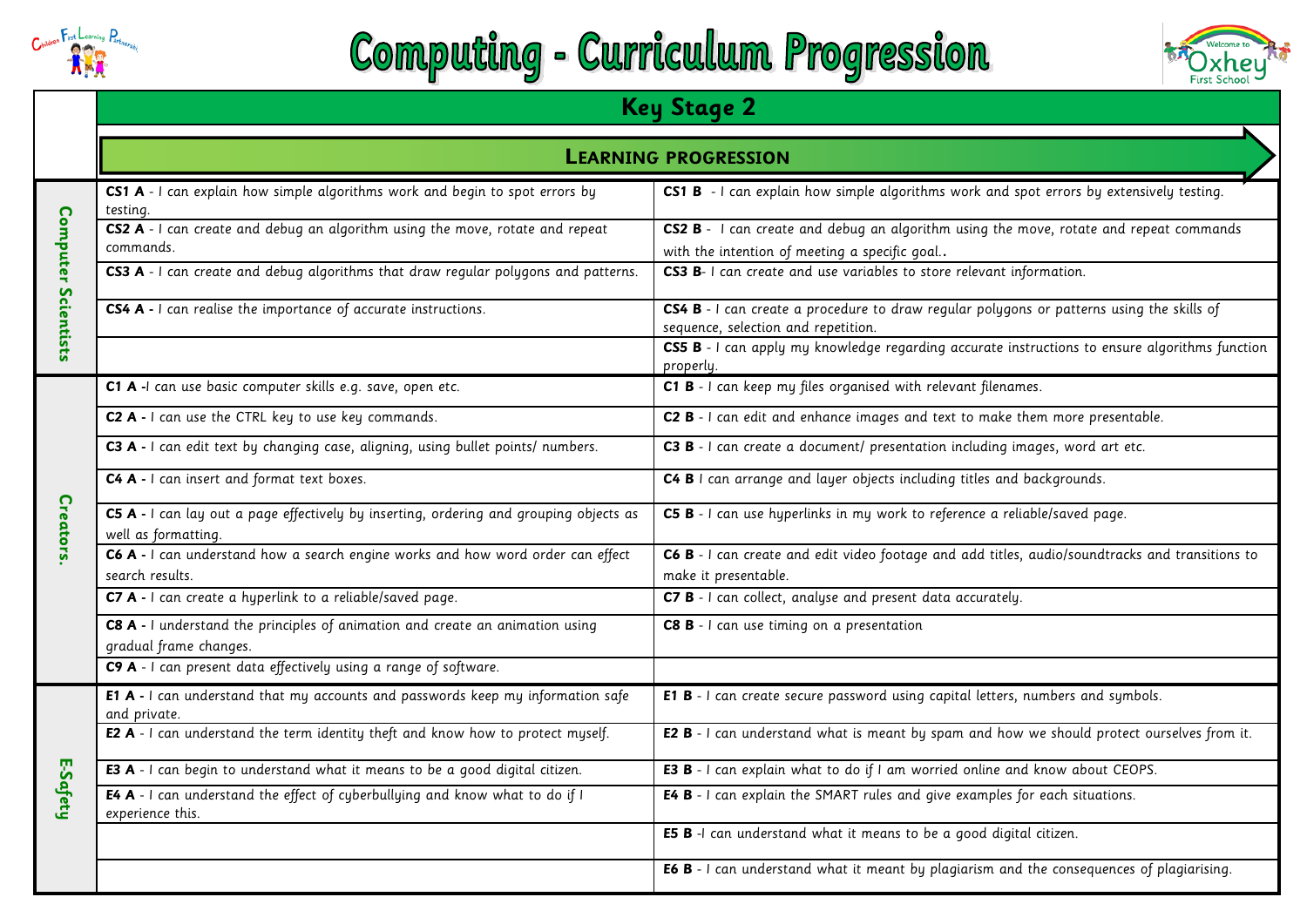

|                                       | <b>Cycle A</b>                                                                                                                                                                                                                                                                                                                                                                                                                                                                                     |                                                                                                                                                                                                                                                                                                                                                                         |                                                                                                                                                                                                                                                                                                                                                                                                                                                                     |                                                                                                                                                                                                                                                                                            |                                                                                                                                                                                                                                                                                                                                                                                                                                           |
|---------------------------------------|----------------------------------------------------------------------------------------------------------------------------------------------------------------------------------------------------------------------------------------------------------------------------------------------------------------------------------------------------------------------------------------------------------------------------------------------------------------------------------------------------|-------------------------------------------------------------------------------------------------------------------------------------------------------------------------------------------------------------------------------------------------------------------------------------------------------------------------------------------------------------------------|---------------------------------------------------------------------------------------------------------------------------------------------------------------------------------------------------------------------------------------------------------------------------------------------------------------------------------------------------------------------------------------------------------------------------------------------------------------------|--------------------------------------------------------------------------------------------------------------------------------------------------------------------------------------------------------------------------------------------------------------------------------------------|-------------------------------------------------------------------------------------------------------------------------------------------------------------------------------------------------------------------------------------------------------------------------------------------------------------------------------------------------------------------------------------------------------------------------------------------|
|                                       | <b>Romans Rule</b>                                                                                                                                                                                                                                                                                                                                                                                                                                                                                 | <b>Vicious Volcanoes</b>                                                                                                                                                                                                                                                                                                                                                | <b>The Amazon</b>                                                                                                                                                                                                                                                                                                                                                                                                                                                   | <b>Climate Change</b>                                                                                                                                                                                                                                                                      | <b>The Victorians</b>                                                                                                                                                                                                                                                                                                                                                                                                                     |
| Curriculum<br>Progression<br>Code     | C1A, C3A, C4A, C5A, C6A,<br>C7A<br>C1B, C2B, C3B, C4B, C5B<br>E1A, E2B, E6B                                                                                                                                                                                                                                                                                                                                                                                                                        | C <sub>9</sub> A<br>C6B, C7B<br>E4A                                                                                                                                                                                                                                                                                                                                     | CS3A, CS4A<br>CS4B<br>C1A<br>E1A, E2A                                                                                                                                                                                                                                                                                                                                                                                                                               | CS1A, CS2A, CS4A<br>CS1B, CS2B, CS5B<br>E4B                                                                                                                                                                                                                                                | CS1A, CS2A, CS4A<br>CS1B, CS2B, CS3B, CS5B<br>C1B, C2B, C3B, C4B, C5B,<br>C8B<br>E3B, E6B                                                                                                                                                                                                                                                                                                                                                 |
| Significant<br>Person                 | <b>Bill Gates and Steve Jobs</b>                                                                                                                                                                                                                                                                                                                                                                                                                                                                   |                                                                                                                                                                                                                                                                                                                                                                         |                                                                                                                                                                                                                                                                                                                                                                                                                                                                     | Grace Hopper                                                                                                                                                                                                                                                                               |                                                                                                                                                                                                                                                                                                                                                                                                                                           |
| Vocabulary<br>introduced/<br>embedded | Frame, Background, Play, CTRL<br>keys, Bullet points, Layout,<br>Hyperlink, Enhance, Presentable,<br>Word art, Layer, Timing, Data.<br>E-safety rules, Secure passwords,<br>Citizens, CEOPS, Digital citizen,<br>Gaming, Blogs, Plagiarism,<br>Consequence                                                                                                                                                                                                                                         | Data, Presentable, Layout<br>E-Safety, consequence, Citizens                                                                                                                                                                                                                                                                                                            | Algorithm, Errors, Rotate, Pattern,<br>Polygon, Accurate, Relevant,<br>Procedure, Repetition, Test +<br>improve, Bug, Command, Control,<br>Debug/Debugging.<br>E-safety rules, Secure passwords,<br>CEOPS, Digital citizen, Consequence                                                                                                                                                                                                                             | Algorithm, Errors, Rotate, Pattern,<br>Polygon, Accurate, Specific, Variable,<br>Relevant, Procedure, Repetition, Test<br>+ improve, Bug, Command, Control,<br>Debug/Debugging, Properties,<br>Selection, Timer<br>E-safety rules, CEOPS, Digital citizen                                  | Algorithm, Errors, Rotate, Pattern,<br>Polygon, Accurate, Specific, Variable,<br>Relevant, Procedure, Repetition, Test<br>+ improve, Bug, Command, Control,<br>Debug/Debugging, Properties,<br>Selection, Timer<br>Frame, Background, Play, CTRL keys,<br>Bullet points, Layout, Hyperlink,<br>Enhance, Presentable, Word art,<br>Layer, Timing, Data.<br>E-safety rules, Citizens, CEOPS,<br>Digital citizen, Plagiarism,<br>Consequence |
| I know<br>that/how<br>$\mathsf{to}$   | How to access a computers basic<br>functions like opening, saving etc.<br>How to edit text using the home<br>ribbon on Word/Publisher.<br>That bullet points and numbers<br>can be used to make lists clearer.<br>That special boxes can be added<br>to hold text.<br>That text boxes can be moved<br>around unlike normal text.<br>That text boxes can be formatted<br>like pictures and writing.<br>That objects can be grouped.<br>How to group and ungroup.<br>How to order layers of objects. | That data can be presented using<br>lots of different programs.<br>How present data using a digital<br>device.<br>That hyperlinks can be used to<br>show where you found your<br>information/research.<br>That raw footage needs to be<br>edited to get rid of mistakes and<br>make it more presentable.<br>That that there are lots of programs<br>for editing videos. | That combining movement commands<br>and repeats can allow you to draw<br>shapes.<br>That different shapes need different<br>size rotations.<br>That when instruction are unclear or<br>inaccurate then unexpected things<br>can happen.<br>That a procedure is the name for a<br>block of code that does a specific job.<br>That procedures are created to re-<br>duce repetition of code.<br>How to access a computers basic<br>functions like opening, saving etc | How to read through algorithms line<br>by line.<br>How to spot errors by reading the<br>code.<br>How to read through algorithms line<br>by line.<br>How to spot errors by reading the<br>code.<br>That when instruction are unclear or<br>inaccurate then unexpected things<br>can happen. | How to read through algorithms line<br>by line.<br>How to spot errors by reading the<br>code.<br>How to read through algorithms line<br>by line.<br>How to spot errors by reading the<br>code.<br>That when instruction are unclear or<br>inaccurate then unexpected things<br>can happen.                                                                                                                                                |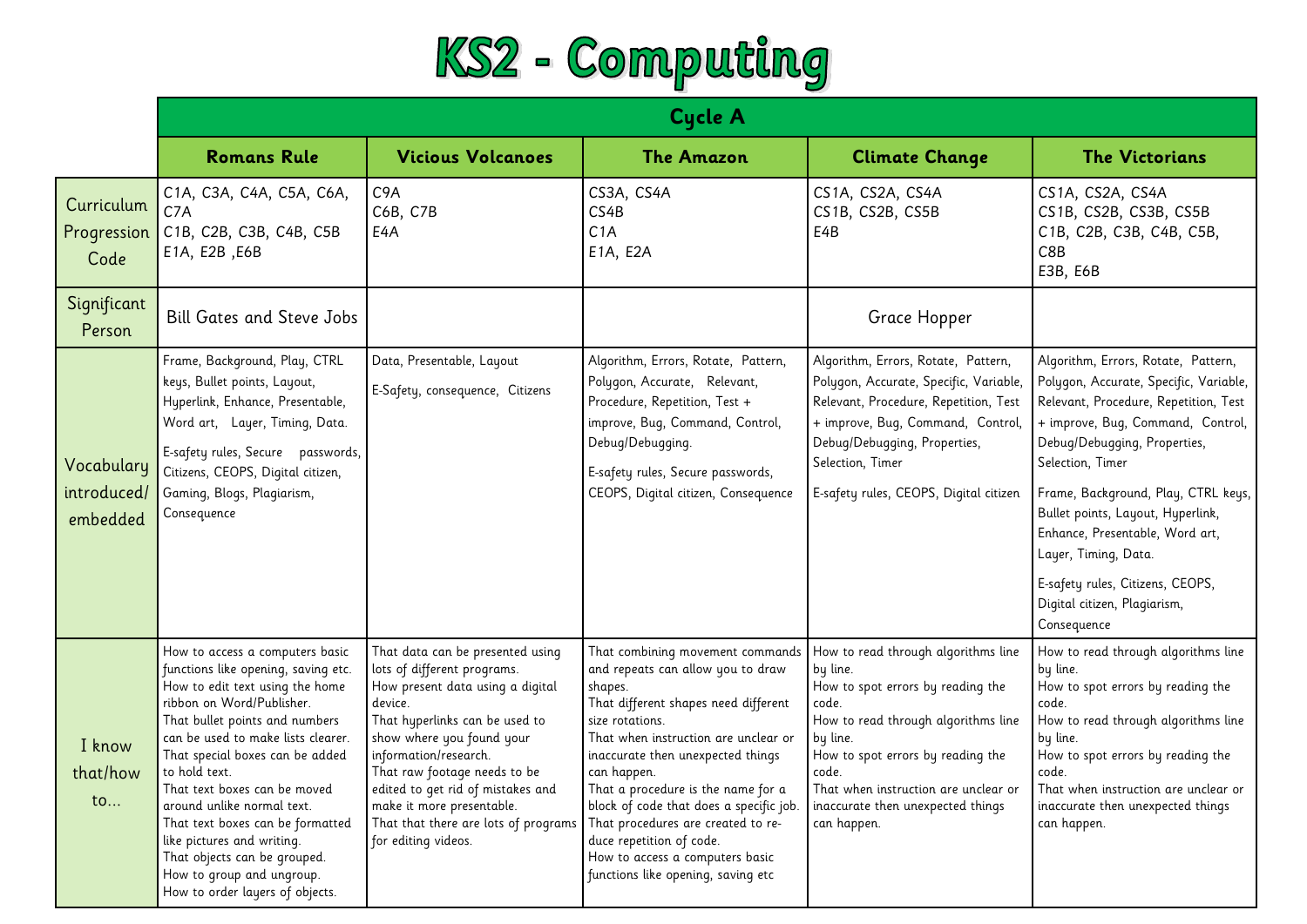

|                                     | <b>Cycle A</b>                                                                                                                                                                                                                                                                                                                                                                                                                                                                                                                                                                                                                                                                                                                                                                                                                                                                                                                                                                                                                                                                                                                                                                                                  |                                                                                                                                                                                                                                                                                                                                                                            |                                                                                                                                                                                                                                                                                                                      |                                                                                                                                                                                                                                                                                                                                                                                                                                                                                                                                                                          |                                                                                                                                                                                                                                                                                                                                                                                                                                                                                                                                                                                                                                                                                                                                                                                                                                                                                                                                                                                                                                                                                                                                                                                                                                                                       |  |
|-------------------------------------|-----------------------------------------------------------------------------------------------------------------------------------------------------------------------------------------------------------------------------------------------------------------------------------------------------------------------------------------------------------------------------------------------------------------------------------------------------------------------------------------------------------------------------------------------------------------------------------------------------------------------------------------------------------------------------------------------------------------------------------------------------------------------------------------------------------------------------------------------------------------------------------------------------------------------------------------------------------------------------------------------------------------------------------------------------------------------------------------------------------------------------------------------------------------------------------------------------------------|----------------------------------------------------------------------------------------------------------------------------------------------------------------------------------------------------------------------------------------------------------------------------------------------------------------------------------------------------------------------------|----------------------------------------------------------------------------------------------------------------------------------------------------------------------------------------------------------------------------------------------------------------------------------------------------------------------|--------------------------------------------------------------------------------------------------------------------------------------------------------------------------------------------------------------------------------------------------------------------------------------------------------------------------------------------------------------------------------------------------------------------------------------------------------------------------------------------------------------------------------------------------------------------------|-----------------------------------------------------------------------------------------------------------------------------------------------------------------------------------------------------------------------------------------------------------------------------------------------------------------------------------------------------------------------------------------------------------------------------------------------------------------------------------------------------------------------------------------------------------------------------------------------------------------------------------------------------------------------------------------------------------------------------------------------------------------------------------------------------------------------------------------------------------------------------------------------------------------------------------------------------------------------------------------------------------------------------------------------------------------------------------------------------------------------------------------------------------------------------------------------------------------------------------------------------------------------|--|
|                                     | <b>Romans Rule</b>                                                                                                                                                                                                                                                                                                                                                                                                                                                                                                                                                                                                                                                                                                                                                                                                                                                                                                                                                                                                                                                                                                                                                                                              | <b>Vicious Volcanoes</b>                                                                                                                                                                                                                                                                                                                                                   | <b>The Amazon</b>                                                                                                                                                                                                                                                                                                    | <b>Climate Change</b>                                                                                                                                                                                                                                                                                                                                                                                                                                                                                                                                                    | <b>The Victorians</b>                                                                                                                                                                                                                                                                                                                                                                                                                                                                                                                                                                                                                                                                                                                                                                                                                                                                                                                                                                                                                                                                                                                                                                                                                                                 |  |
| I know<br>that/how<br>$\mathsf{to}$ | That pages can look neat or messy<br>depending on how you lay them<br>out.<br>That the best information isn't<br>always first on search engines.<br>That search engines look for key<br>words in websites when searching.<br>That websites can pay to appear<br>higher on the list.<br>That order words are written in<br>the search engine can affect<br>results.<br>That you can name a file<br>anything.<br>That files should have relevant<br>names.<br>That files should be stored in<br>relevant folders.<br>How to rename a file or folder.<br>That some computer programs can<br>be used to edit photographs.<br>How to edit photos for a purpose<br>using relevant software.<br>That multiple techniques can be<br>combined to make a well<br>structured document<br>How to group and ungroup<br>independently.<br>How to order layers of objects for<br>effect.<br>That pages can look neat or messy<br>depending on how you lay them<br>out.<br>That search engines have<br>keywords to help them to search.<br>How to search with key words e.g.<br>Note and file type<br>That search engines have key-<br>words to help them to search.<br>How to search with key words e.g.<br>Note and file type | How to insert video clips.<br>How to cut and trim video clips.<br>That transitions mask the cut<br>between 2 clips.<br>How to add additional sounds to a<br>video.<br>How to export a video.<br>That S stands for safe, M stands for<br>meet, A stands for accept, R stands<br>for Reliable and T stands for tell.<br>How to apply these rules to real-life<br>situations. | That a password keeps information<br>safe and sharing the password is like<br>giving away all of your information.<br>That people can pretend to be other<br>people online.<br>That people can use my information<br>to pretend to be me.<br>That this can lead to serious<br>problems if you don't realise in time. | How to read through algorithms line<br>by line.<br>How to spot errors by testing<br>different parts of the code.<br>That a repeat command can make<br>code more efficient.<br>How to build an efficient algorithm<br>using repeats.<br>How to break down a problem to<br>make it more manageable<br>How to apply all of the skills I have<br>learned to create more complex<br>algorithms.<br>That S stands for safe, M stands for<br>meet, A stands for accept, R stands<br>for Reliable and T stands for tell.<br>How to apply these rules to real-life<br>situations. | How to read through algorithms line<br>by line.<br>How to spot errors by testing<br>different parts of the code.<br>That a repeat command can make<br>code more efficient.<br>How to build an efficient algorithm<br>using repeats.<br>How to break down a problem to<br>make it more manageable.<br>That variables can be used to store<br>information.<br>That variables need to be created by<br>the programmer.<br>That variables need relevant names.<br>That variables can be edit and<br>accessed later on in the code.<br>How to apply all of the skills I have<br>learned to create more complex<br>algorithms<br>That you can name a file anything.<br>That files should have relevant<br>names.<br>That files should be stored in relevant<br>folders.<br>How to rename a file or folder.<br>That some computer programs can<br>be used to edit photographs.<br>How to edit photos for a purpose<br>using relevant software<br>That multiple techniques can be<br>combined to make a well structured<br>document<br>How to group and ungroup<br>independently.<br>How to order layers of objects for<br>effect.<br>That pages can look neat or messy<br>depending on how you lay them out.<br>That search engines have keywords<br>to help them to search. |  |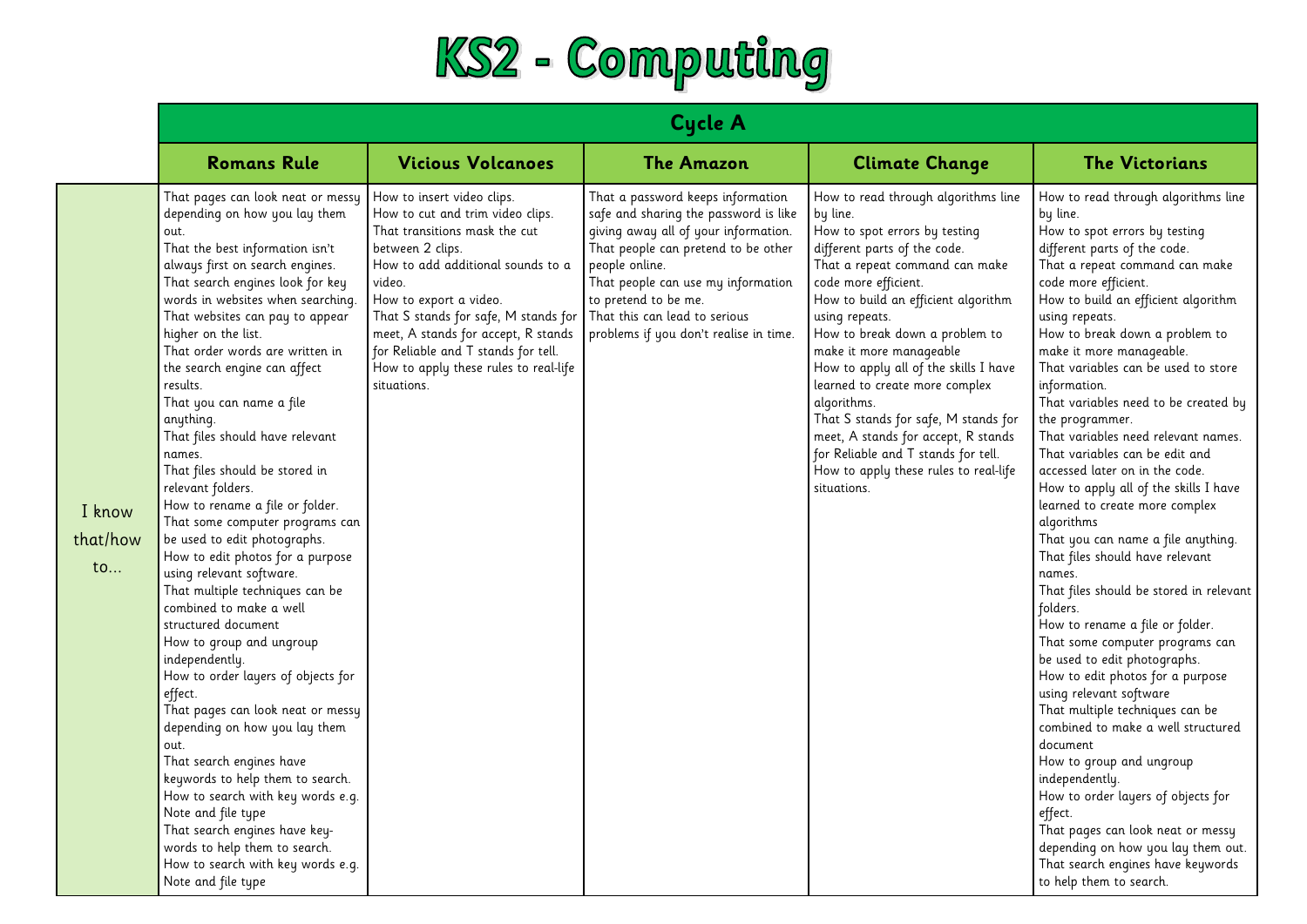

|                          | <b>Cycle A</b>                                                                                                                                                                                                                                                                                                                                                                                                                                                                                                                           |                          |                   |                       |                                                                                                                                                                                                                                                                                                                                                                                                                                                                                                                                                                                                                                                                                                             |
|--------------------------|------------------------------------------------------------------------------------------------------------------------------------------------------------------------------------------------------------------------------------------------------------------------------------------------------------------------------------------------------------------------------------------------------------------------------------------------------------------------------------------------------------------------------------------|--------------------------|-------------------|-----------------------|-------------------------------------------------------------------------------------------------------------------------------------------------------------------------------------------------------------------------------------------------------------------------------------------------------------------------------------------------------------------------------------------------------------------------------------------------------------------------------------------------------------------------------------------------------------------------------------------------------------------------------------------------------------------------------------------------------------|
|                          | <b>Romans Rule</b>                                                                                                                                                                                                                                                                                                                                                                                                                                                                                                                       | <b>Vicious Volcanoes</b> | <b>The Amazon</b> | <b>Climate Change</b> | <b>The Victorians</b>                                                                                                                                                                                                                                                                                                                                                                                                                                                                                                                                                                                                                                                                                       |
| I know<br>that/how<br>to | That spam is a term for unwanted<br>emails and messages.<br>That spam can be and should be<br>blocked.<br>That spam can sometimes have<br>viruses or misleading information.<br>That information on the internet is<br>owned by people.<br>That even though information on<br>the internet can be used to learn<br>and give ideas, it can't be directly<br>copied.<br>That copying information without<br>permission is called plagiarism.<br>That plagiarism can your work<br>disallowed or serious trouble with<br>the law for adults. |                          |                   |                       | How to search with key words e.g.<br>Note and file type<br>That data can be presented using lots<br>of different programs.<br>That different data is best presented<br>in different ways.<br>That you should go to a trusted<br>adult if you have problems on the<br>internet.<br>That if you can't find a trusted adult<br>you can go to CEOPs.<br>That information on the internet is<br>owned by people.<br>That even though information on the<br>internet can be used to learn and<br>give ideas, it can't be directly copied.<br>That copying information without<br>permission is called plagiarism.<br>That plagiarism can your work disal-<br>lowed or serious trouble with the law<br>for adults. |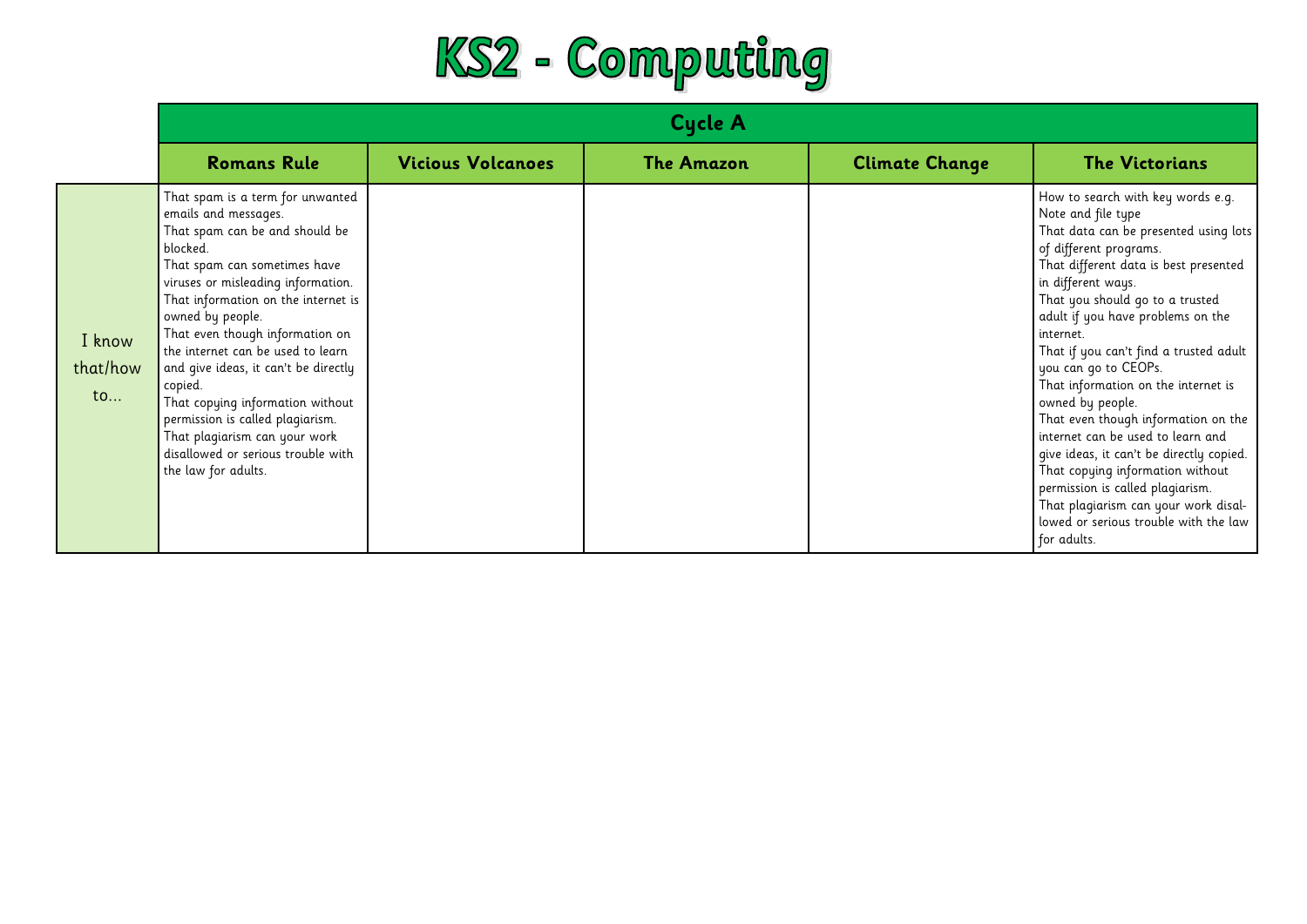

|                                       | Cycle B                                                                                                                                                                                                                                                                                                                                                                                     |                                                                                                                                                                                                                                                                                                                                                                                                                                                                                     |                                                                                                                                                                                                                                                                                                                                                                                                                                 |                                                                                                                                                                                                                                                                                                                                                                                                                                                                                                                                                                     |                                                                                                                                                                                                                                                                                                                                                                                                                                           |
|---------------------------------------|---------------------------------------------------------------------------------------------------------------------------------------------------------------------------------------------------------------------------------------------------------------------------------------------------------------------------------------------------------------------------------------------|-------------------------------------------------------------------------------------------------------------------------------------------------------------------------------------------------------------------------------------------------------------------------------------------------------------------------------------------------------------------------------------------------------------------------------------------------------------------------------------|---------------------------------------------------------------------------------------------------------------------------------------------------------------------------------------------------------------------------------------------------------------------------------------------------------------------------------------------------------------------------------------------------------------------------------|---------------------------------------------------------------------------------------------------------------------------------------------------------------------------------------------------------------------------------------------------------------------------------------------------------------------------------------------------------------------------------------------------------------------------------------------------------------------------------------------------------------------------------------------------------------------|-------------------------------------------------------------------------------------------------------------------------------------------------------------------------------------------------------------------------------------------------------------------------------------------------------------------------------------------------------------------------------------------------------------------------------------------|
|                                       | <b>The Croods</b>                                                                                                                                                                                                                                                                                                                                                                           | <b>The Potteries</b>                                                                                                                                                                                                                                                                                                                                                                                                                                                                | <b>Countries of the World</b>                                                                                                                                                                                                                                                                                                                                                                                                   | Ratatouille                                                                                                                                                                                                                                                                                                                                                                                                                                                                                                                                                         | The Wild, Wild West                                                                                                                                                                                                                                                                                                                                                                                                                       |
| Curriculum<br>Progression<br>Code     | CS3A, CS4A, CS4B<br>C1A, C3A, C4A, C5A, C6A,<br>C7A, C1B, C2B, C3B, C4B, C5B<br>E1A, E2A, E3A, E1B, E2B, E5B                                                                                                                                                                                                                                                                                | C <sub>9</sub> A<br>C7B<br>E1B, E6B                                                                                                                                                                                                                                                                                                                                                                                                                                                 | CS1A, CS2A, CS4A, CS1B, CS2B,<br>CS5B<br>E3A, E5B                                                                                                                                                                                                                                                                                                                                                                               | CS3A, CS4A<br>C1A, C3A, C4A, C5A, C6A, C7A,<br>C1B, C2B, C3B, C4B, C5B, C8B<br>E4A, E2B                                                                                                                                                                                                                                                                                                                                                                                                                                                                             | CS1A, CS2A, CS4A, CS1B, CS2B,<br>CS3B, CS5B<br>C8A, C6B, C7B<br>E4A, E2B, E3B, E4B                                                                                                                                                                                                                                                                                                                                                        |
| Significant<br>Person                 |                                                                                                                                                                                                                                                                                                                                                                                             |                                                                                                                                                                                                                                                                                                                                                                                                                                                                                     |                                                                                                                                                                                                                                                                                                                                                                                                                                 | Tim Berners-Lee and Mark<br>Zuckerberg                                                                                                                                                                                                                                                                                                                                                                                                                                                                                                                              |                                                                                                                                                                                                                                                                                                                                                                                                                                           |
| Vocabulary<br>introduced/<br>embedded | Frame, Background, Play, CTRL<br>keys, Bullet points, Layout,<br>Hyperlink, Enhance, Presentable,<br>Word art, Layer, Timing, Data.<br>E-safety rules, Secure passwords,<br>Citizens, CEOPS, Digital citizen,<br>Gaming, Blogs, Plagiarism,<br>Consequence                                                                                                                                  | Data, Presentable, Layout<br>E-Safety, consequence, Citizens                                                                                                                                                                                                                                                                                                                                                                                                                        | Algorithm, Errors, Rotate, Pattern,<br>Polygon, Accurate, Relevant,<br>Procedure, Repetition, Test +<br>improve, Bug, Command, Control,<br>Debug/Debugging.<br>E-safety rules, Secure passwords,<br>CEOPS, Digital citizen, Consequence                                                                                                                                                                                         | Algorithm, Errors, Rotate, Pattern,<br>Polygon, Accurate, Specific, Variable,<br>Relevant, Procedure, Repetition, Test<br>+ improve, Bug, Command, Control,<br>Debug/Debugging, Properties,<br>Selection, Timer<br>E-safety rules, CEOPS, Digital citizen                                                                                                                                                                                                                                                                                                           | Algorithm, Errors, Rotate, Pattern,<br>Polygon, Accurate, Specific, Variable,<br>Relevant, Procedure, Repetition, Test<br>+ improve, Bug, Command, Control,<br>Debug/Debugging, Properties,<br>Selection, Timer<br>Frame, Background, Play, CTRL keys,<br>Bullet points, Layout, Hyperlink,<br>Enhance, Presentable, Word art,<br>Layer, Timing, Data.<br>E-safety rules, Citizens, CEOPS,<br>Digital citizen, Plagiarism,<br>Consequence |
| I know<br>that/how<br>to              | That combining movement<br>commands and repeats can allow<br>you to draw shapes.<br>That different shapes need<br>different size rotations.<br>That when instruction are unclear<br>or inaccurate then unexpected<br>things can happen.<br>That a procedure is the name for a<br>block of code that does a specific<br>iob.<br>That procedures are created to<br>reduce repetition of code. | That data can be presented using<br>lots of different programs.<br>How present data using a digital<br>device.<br>That raw footage needs to be edit-<br>ed to get rid of mistakes and make<br>it more presentable.<br>That that there are lots of programs<br>for editing videos.<br>How to insert video clips.<br>How to cut and trim video clips.<br>That transitions mask the cut be-<br>tween 2 clips.<br>How to add additional sounds to a<br>video.<br>How to export a video. | How to read through algorithms line<br>by line.<br>How to spot errors by reading the<br>code.<br>That a repeat command can make<br>code more efficient.<br>How to build an efficient algorithm<br>using repeats.<br>That when instruction are unclear or<br>inaccurate then unexpected things<br>can happen<br>How to read through algorithms line<br>by line.<br>How to spot errors by testing<br>different parts of the code. | That combining movement commands<br>and repeats can allow you to draw<br>shapes.<br>That different shapes need different<br>size rotations.<br>That when instruction are unclear or<br>inaccurate then unexpected things<br>can happen.<br>How to edit text using the home<br>ribbon on Word/Publisher.<br>That bullet points and numbers can<br>be used to make lists clearer.<br>That special boxes can be added to<br>hold text.<br>That text boxes can be moved around<br>unlike normal text.<br>That text boxes can be formatted like<br>pictures and writing. | How to read through algorithms line<br>by line.<br>How to spot errors by reading the<br>code.<br>That a repeat command can make<br>code more efficient.<br>How to build an efficient algorithm<br>using repeats.<br>That when instruction are unclear or<br>inaccurate then unexpected things<br>can happen.<br>How to read through algorithms line<br>by line.<br>How to spot errors by testing<br>different parts of the code.          |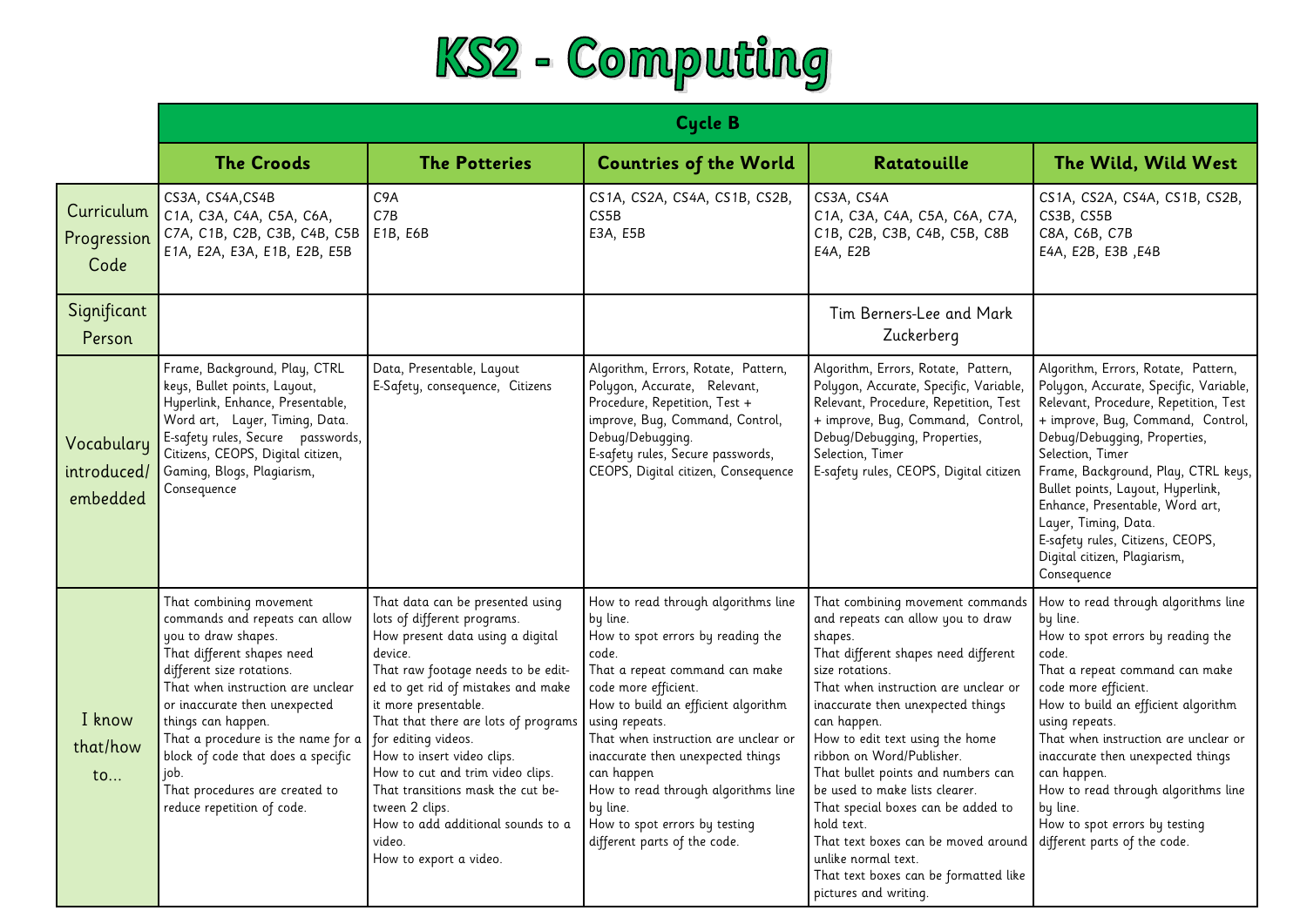

|                        | <b>Cycle B</b>                                                                                                                                                                                                                                                                                                                                                                                                                                                                                                                                                                                                                                                                                                                                                                                                                                                                                                                                                                                                                                                                                                                                                                                                                                                            |                                                                                                                                                                                                                                                                                                                                                                                                                                                                                                                                                 |                                                                                                                                                                                                                                       |                                                                                                                                                                                                                                                                                                                                                                                                                                                                                                                                                                                                                                                                                                                                                                                                                                                                                                                                                                                                                                                                                                                                                                                                                                                                                                                                                                                             |                                                                                                                                                                                                                                                                                                                                                                                                                                                                                                                                                                                                                                                                                                                                                                                                                                                                                                                                                                                                                                                                                                                                                                                  |  |
|------------------------|---------------------------------------------------------------------------------------------------------------------------------------------------------------------------------------------------------------------------------------------------------------------------------------------------------------------------------------------------------------------------------------------------------------------------------------------------------------------------------------------------------------------------------------------------------------------------------------------------------------------------------------------------------------------------------------------------------------------------------------------------------------------------------------------------------------------------------------------------------------------------------------------------------------------------------------------------------------------------------------------------------------------------------------------------------------------------------------------------------------------------------------------------------------------------------------------------------------------------------------------------------------------------|-------------------------------------------------------------------------------------------------------------------------------------------------------------------------------------------------------------------------------------------------------------------------------------------------------------------------------------------------------------------------------------------------------------------------------------------------------------------------------------------------------------------------------------------------|---------------------------------------------------------------------------------------------------------------------------------------------------------------------------------------------------------------------------------------|---------------------------------------------------------------------------------------------------------------------------------------------------------------------------------------------------------------------------------------------------------------------------------------------------------------------------------------------------------------------------------------------------------------------------------------------------------------------------------------------------------------------------------------------------------------------------------------------------------------------------------------------------------------------------------------------------------------------------------------------------------------------------------------------------------------------------------------------------------------------------------------------------------------------------------------------------------------------------------------------------------------------------------------------------------------------------------------------------------------------------------------------------------------------------------------------------------------------------------------------------------------------------------------------------------------------------------------------------------------------------------------------|----------------------------------------------------------------------------------------------------------------------------------------------------------------------------------------------------------------------------------------------------------------------------------------------------------------------------------------------------------------------------------------------------------------------------------------------------------------------------------------------------------------------------------------------------------------------------------------------------------------------------------------------------------------------------------------------------------------------------------------------------------------------------------------------------------------------------------------------------------------------------------------------------------------------------------------------------------------------------------------------------------------------------------------------------------------------------------------------------------------------------------------------------------------------------------|--|
|                        | <b>The Croods</b>                                                                                                                                                                                                                                                                                                                                                                                                                                                                                                                                                                                                                                                                                                                                                                                                                                                                                                                                                                                                                                                                                                                                                                                                                                                         | <b>The Potteries</b>                                                                                                                                                                                                                                                                                                                                                                                                                                                                                                                            | <b>Countries of the World</b>                                                                                                                                                                                                         | Ratatouille                                                                                                                                                                                                                                                                                                                                                                                                                                                                                                                                                                                                                                                                                                                                                                                                                                                                                                                                                                                                                                                                                                                                                                                                                                                                                                                                                                                 | The Wild, Wild West                                                                                                                                                                                                                                                                                                                                                                                                                                                                                                                                                                                                                                                                                                                                                                                                                                                                                                                                                                                                                                                                                                                                                              |  |
| I know that/<br>how to | How to access a computers basic<br>functions like opening, saving etc.<br>How to edit text using the home<br>ribbon on Word/Publisher.<br>That bullet points and numbers can<br>be used to make lists clearer.<br>That special boxes can be added to<br>hold text.<br>That text boxes can be moved<br>around unlike normal text.<br>That text boxes can be formatted<br>like pictures and writing.<br>That objects can be grouped.<br>How to group and ungroup.<br>How to order layers of objects.<br>That pages can look neat or messy<br>depending on how you lay them<br>out.<br>That the best information isn't<br>always first on search engines.<br>That search engines look for key<br>words in websites when searching.<br>That websites can pay to appear<br>higher on the list.<br>That order words are written in the<br>search engine can affect results.<br>That hyperlinks direct you to a file<br>or website.<br>How to create hyper link.<br>That you can name a file anything.<br>That files should have relevant<br>names.<br>That files should be stored<br>How to rename a file or folder.<br>That some computer programs can<br>be used to edit photographs.<br>How to edit photos for a purpose<br>using relevant software. in relevant<br>folders. | That longer passwords with<br>capitals, numbers and symbols are<br>harder to quess.<br>That passwords using these are<br>harder to quess for hackers.<br>That information on the internet is<br>owned by people.<br>That even though information on the learned to create more complex<br>internet can be used to learn and<br>give ideas, it can't be directly copied.<br>That copying information without<br>permission is called plagiarism.<br>That plagiarism can your work disal-<br>lowed or serious trouble with the<br>law for adults. | That a repeat command can make<br>code more efficient.<br>How to build an efficient algorithm<br>using repeats.<br>How to break down a problem to<br>make it more manageable.<br>How to apply all of the skills I have<br>algorithms. | That objects can be grouped.<br>How to group and ungroup.<br>How to order layers of objects.<br>That pages can look neat or messy<br>depending on how you lay them out.<br>That the best information isn't always<br>first on search engines.<br>That search engines look for key<br>words in websites when searching.<br>That websites can pay to appear<br>higher on the list.<br>That order words are written in the<br>search engine can affect results.<br>That hyperlinks direct you to a file or<br>website.<br>How to create hyper link.<br>That you can name a file anything.<br>That files should have relevant names.<br>That files should be stored in relevant<br>folders.<br>How to rename a file or folder.<br>That some computer programs can be<br>used to edit photographs.<br>How to edit photos for a purpose<br>using relevant software.<br>That multiple techniques can be<br>combined to make a well structured<br>document.<br>How to group and ungroup<br>independently.<br>How to order layers of objects for<br>effect.<br>That pages can look neat or messy<br>depending on how you lay them out.<br>That search engines have keywords to<br>help them to search.<br>How to search with key words e.g.<br>Note and file type.<br>That data can be presented using lots<br>of different programs.<br>That different data is best presented<br>in different ways. | That a repeat command can make<br>code more efficient.<br>How to build an efficient algorithm<br>using repeats.<br>How to break down a problem to<br>make it more manageable.<br>That variables can be used to store<br>information.<br>That variables need to be created by<br>the programmer.<br>That variables need relevant names.<br>That variables can be edit and ac-<br>cessed later on in the code.<br>How to apply all of the skills I have<br>learned to create more complex algo-<br>rithms.<br>That videos are a series of changing<br>pictures called frames.<br>That when we see a video we are<br>seeing 24 frames per second.<br>That small changed in the pictures<br>give the illusion of movement.<br>That hyperlinks can be used to show<br>where you found your information/<br>research.<br>That raw footage needs to be edited<br>to get rid of mistakes and make it<br>more presentable.<br>That that there are lots of programs<br>for editing videos.<br>How to insert video clips.<br>How to cut and trim video clips.<br>That transitions mask the cut between<br>2 clips.<br>How to add additional sounds to a<br>video.<br>How to export a video. |  |